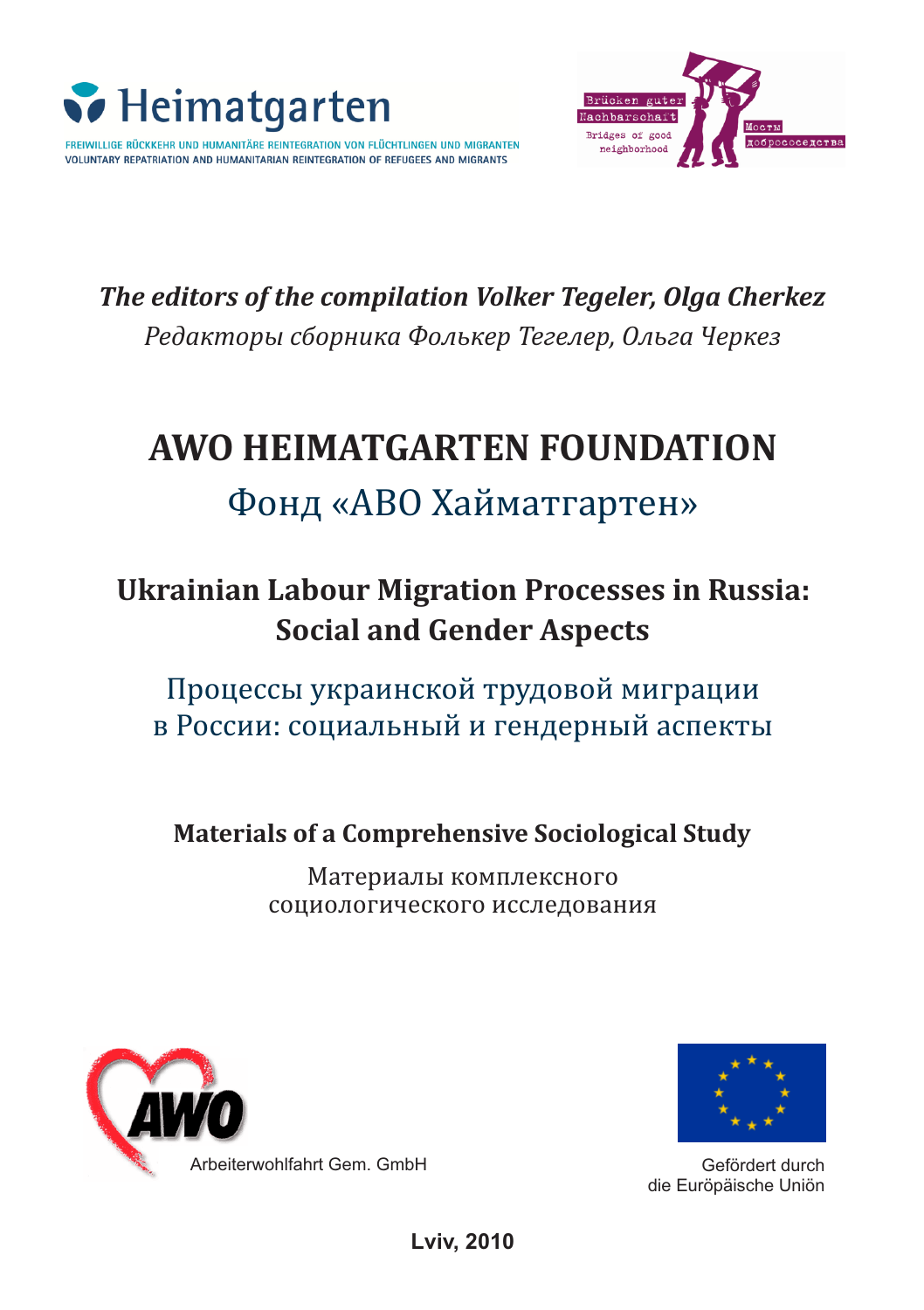law enforcement, sometimes bordering on restriction of human rights (for example, the right for free movement); bureaucratisation of the procedures and growing number of officials; flourishing corruption.

In the area of migration, Russian legislators are inclined to maximise tight control and attract many authorities from other spheres of state governance to this system of control. But migration is a very changeable phenomenon, which slips through your fingers like water. The divergence of expert estimates from official figures on number of immigrants perfectly demonstrates this. The difference may reach a factor of ten. If only 10% of the immigrants work legally, this shows that the system of control actually controls nothing.

An analysis of Russian migration law immediately shows the uneven, explosive character of changes into it. In the last ten years, a wave of changes in the migration legislation can be seen clearly in 2002, then there are many changes in 2006, the next wave in 2009. These waves can be explained by adoption of new programme documents. For example, adoption of FL "On the Legal Status of Foreign Citizens in the RF" in 2002, or signing of international readmission agreements with neighbouring countries in 2004-2006. Reaction of Russian legislators to such events is informative. After the legal status of foreign citizens was set by law, a new government body, the Federal Migration Service, was founded. After the readmission treaties were signed, a complicated system of migration registration for foreign citizens was created. A detailed analysis of this dynamics of changes in Russian migration law needs separate research.

We should emphasise that Russian migration legislation is highly structured, and the competences in the area of migration clearly separated between authorities. The experience of our North-Eastern neighbours could be very useful for regulation of migration processes in the Ukraine.

#### **1.3. Labour migration processes in Russian media space**

*Svetlana Odinets* 

#### **Methodology of the study**

Monitoring of the Russian information space within the framework of the general research subject was conducted from 30 June to 6 October 2010. During this period, all the information messages on the subject "labour migration" registered by search system were chosen, systematised, structured and analysed under the universal content characteristics system. The total number of the information units found and analysed is 90; seventy of those are news articles, and the rest is information in expanded news genres. Analytics was also a subject of our analysis, but there was very little analytics in Russian information space in the indicated timeframe.

Search was made via Google and Yandex with the help of system of keywords and phrases ("migration," "labour migration," "Ukrainian migrants in Russia," "female migration in Russia," or "labour migration, analytics").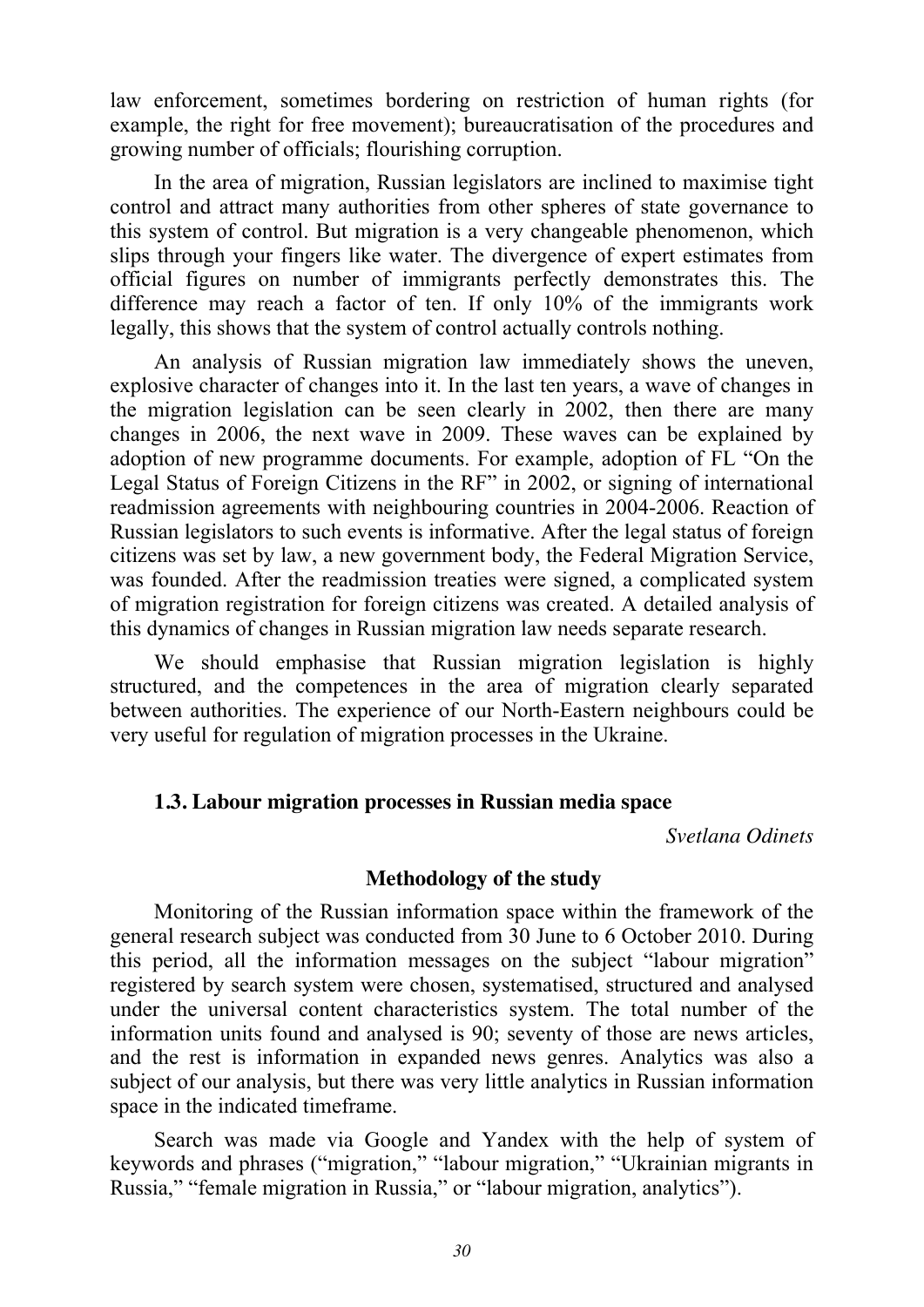The main objective of the monitoring system suggested by our team is establishment and analysis of the fundamentally new correlations, interrelations and meanings in the whole information flow related to the subject "migration in Russia" over a specific time period. The objective of such analysis is not only to follow the main messages, topics, discussions, problems, stereotypes, challenges, and contrary views on labour migrants of the government and society on the Russian internet, but also to reveal latent ties in these areas and to create cause and effect models allowing to penetrate deeper into the very substance of migration processes in Russia – on the level of the real situation and process, not just primary functional media possibilities as reflecting the reality. Information flow monitoring is also interesting for us because among its key objectives, we formulate first of all such that would not lose against clearly formulated scientific tasks. That is, the analysis of media flows is interesting not only on the level of analysis and comparing contents, as is mostly usual for media monitorings, but also on the level of finding a "second" and a "third" semantic levels. It is all about registering and analysing the tendencies, factors, and ideas that are never written in the text directly, but become visible only upon immersion into its discursive fields.

At the same time, we suggest that every piece of information may represent a multi-level semantic structure, both on the level of content and its organisation structure.

Another important objective of our analysis of information flows is the qualitative change from registering "what is written about" to "why about this" and "how." For us, it is more interesting to see the new factors in the global information space, not so much to register new messages. The new factors can be the reason (or lead to it) some kind of dynamics of meanings in the information field. Very important for us hereby is monitoring of changes in the institutional environment, where new meanings and content phenomena continue to appear, leaders and their influence on specific information flows change. In other words, this is an attempt to answer the question: why this or that topic or information acquires dynamic characteristics defining this process, latent and visible, as well as objective and subjective reasons that follow and/or define it.

The system of content characteristics and their meanings developed by us allows to reveal partially these levels of meaning and to see new correlations in news articles and analytical texts around Russian labour migration found over the course of a little more than three months.

In structuring information units, we also distinguish different levels of meaning:

1. "Alpha" level: registering the obvious idea written directly by the author, or the re-transmitter of the key realised idea, which is synonymous to the event content.

2. "Beta" level: the substance of event, i.e. what is in the foundation of the content of the first-level event, or what is its immediate reason, or even a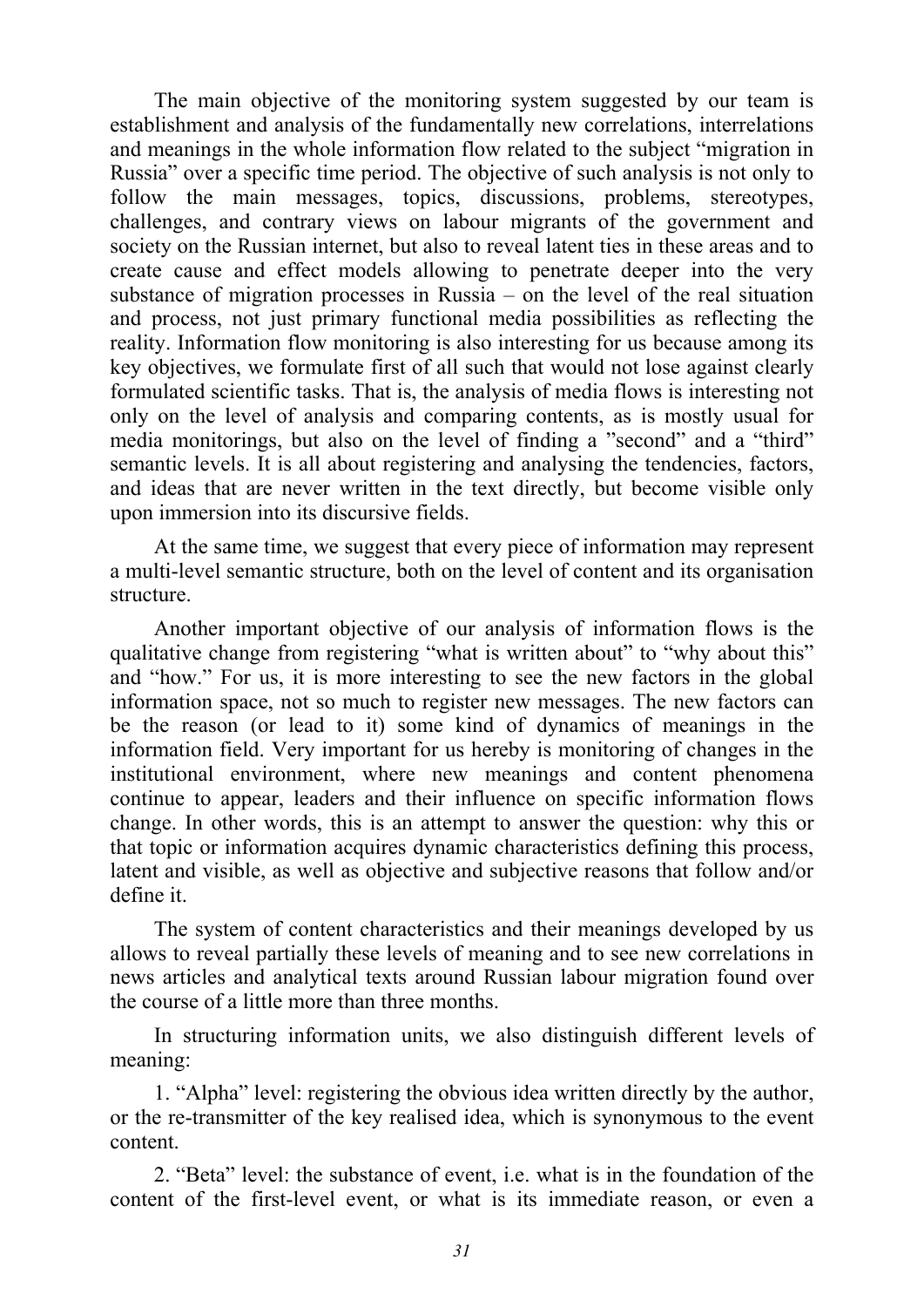concealed precondition. The "beta" level is often what is not formulated with words in the article, but becomes visible through a deeper analysis of the event's context.

3. Finally, we can speak about the third, "gamma" level: a potential development of meanings we can only subjectively foresee in the following flows of information field dynamics.

Our analytical monitoring was basically conducted on two separate horizontal levels:

1. formally, via continuous creation of a system of content characteristics and constant expansion of their range of meanings, assuming constant dynamics of this system over this whole period of time;

2. on a qualitative level, through "decoding" and gradually separating concealed trends and correlations in the complete substance of the information field on a specific topic.

The qualitative level of our monitoring, after creating the system of content characteristics, is direct registration of the content flows on the "alpha," "beta," and "gamma" levels.

As a result, in our information space about "Labour migration in Russia," we register, in particular, the message and information blocks listed below, united by the common features, and will try to see what content fields they represent. At the same time, what is a second-level content field? It is the information spectrum that opens, immediately or gradually, to the recipient as a news message is, in their imagination, introduced into the political, social, economic, or historical development context of the society, and re-read through these macro levels.

### **Analysis of news information flow**

The first level of our monitoring of Russian information flows on labour migration was, as indicated above, creating a universal system of content characteristics and their meanings, the elements of which, in our opinion, directly point to the real and objectively existing structures of information flows on the internet space. In other words, none of the content characteristics on the list was invented by us: each one appeared as a result of a message, event, comment, piece of news, or a vector of meaning emerging in the information space. Therefore, the system itself performs an analytical function showing major concepts in the Russian migration-related media space.

So this is the tree of characteristics we have:

- 1. legal regulation vector (legalisation of migrants, quota policy);
- 2. legislative reform;
- 3. legal initiatives concerning Ukrainians;
- 4. violation of migrants' rights;
- 5. ways to protect the migrants' rights;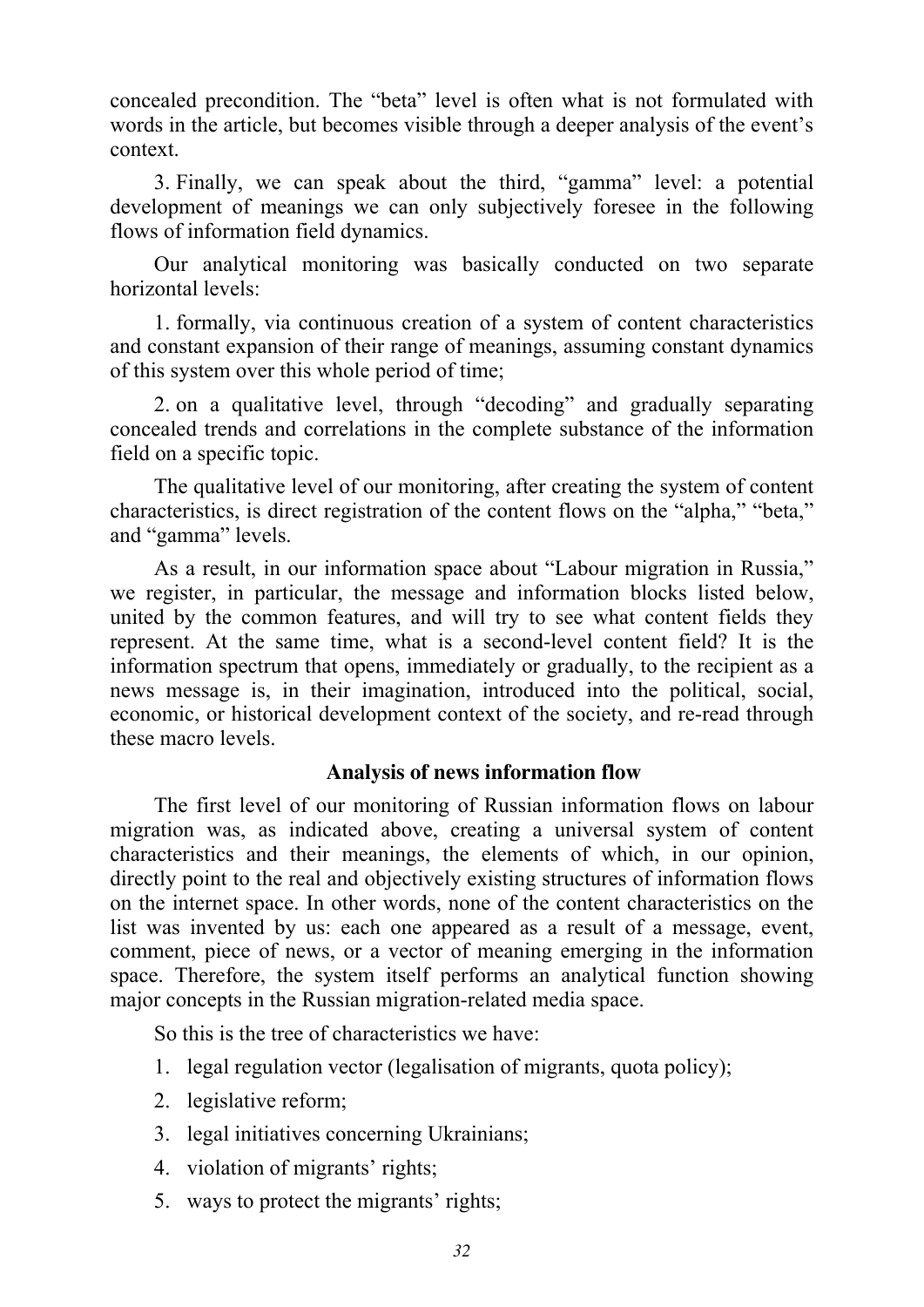- 6. ways of crossing the border illegally;
- 7. ways of migration control;
- 8. actions of authorities;
- 9. position of authorities towards migration;
- 10. alternatives in the Russian migration policy;
- 11. reasons for migration;
- 12. tendencies in migration environment;
- 13. crimes committed by officials related to migration;

14. criminality;

- 15. principally new strategies in Russian laws;
- 16. tendencies among native Russian citizens with regard to migrants.

In this structure, the meanings of content characteristics are also representative. For example, among violations of the migrants' rights Russian media register not only mass violations of human rights, but also threats to their lives. Interestingly enough, they even mention the FMS' actions as a factor of danger; during their inspections, some employers "get rid" of their workers, well knowing that these have no legal residence or work permits for Russia. Such spontaneous inspections are generally organised when the time comes to pay labour migrants their salaries.

It is interesting to compare the texts that show the position of the authorities, on the one hand, and their real actions on the other. On the one hand, many Russian high officials talk about the necessity to restrict the flow of migrants from different countries; and at the same time they are creating a system of programmes and incentives for highly qualified foreign workers. Some standpoints seem mutually exclusive, but with deeper analysis we see a connection between them. Basically, this conclusion is made on the "beta" level mentioned above.

Some trends in the area of migration (by content of information field) can be seen as a number of peculiar characteristics: the generally lower number of migrants over the last year, an increasing number of illegal migrants, fines for absence of patents, failure to go to the police in case the migrants' rights are violated, moving to Russia with whole families, as well as the ubiquitous practice of forging medical test results. From this, we can clearly see that the dynamics of events in migration on the macro time level, as reflected by Russian media under different topics concerning these events according to the information field content, shows clearly how Russia is further diving into migration, in spite of the allegedly lower number of migrants caused by the crisis. It also demonstrates an implacable change to the social and communicative space of the Russian society from inside, by means of migration.

However, among these confirmed trends, we also come across openly unqualified exaggerations made by Russian officials. E.g., statistics published in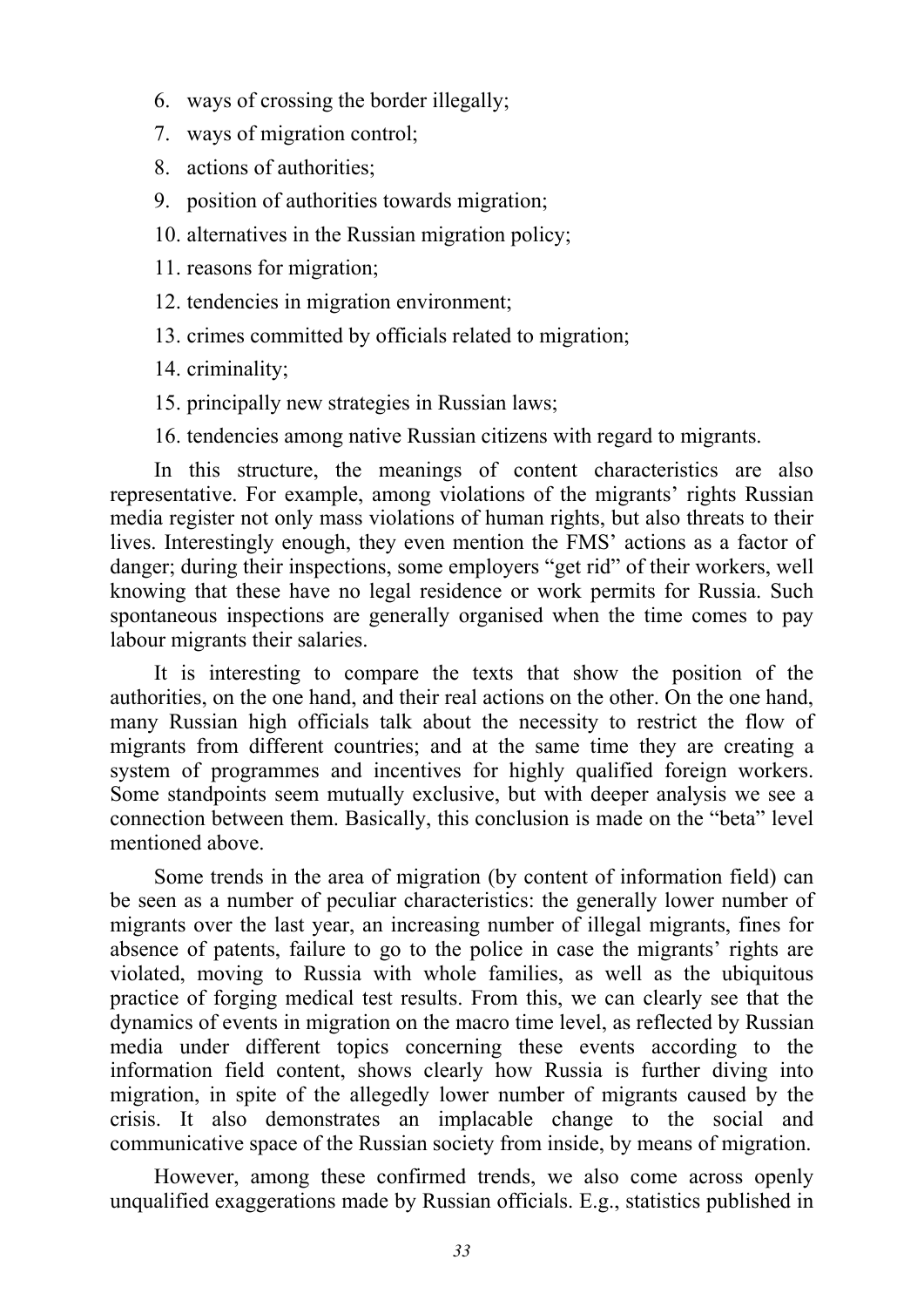the media that causes great doubts: 99% of the homeless are arguably children of migrants. And next, there's the message: "one third of all Russian newly-born are born in migrant families." These facts receive no confirmation or explanations from Russian officials, on the contrary: the information from certain officials that "50% of crimes in Russia are committed by migrants" was disproved by Romodanovsky, Director of the Russian FMS.<sup>31</sup>

Among the areas where officials commit crimes related to migration, Russian media cite violations of the law by the FMS or police officials. These crimes most often consist in forgery, bribes or acting as intermediary.

We believe it is useful to distinguish the following vectors ("alpha" level) during monitoring:

## **1. Russia's new migration policy: what to do with migrants?**

Russian Federation inevitably faces this problem today. According to the country's leaders, Dmitry Medvedev and Vladimir Putin, finding a solution to the migration problem is the basis for further development of the country, starting from creating a positive demographic level in Russia and up to growing global potential. Therefore, it would be logical to assume that models of such policy should, by all laws of political development, have already been actively discussed in Russian media. Analysis of Russian media space could have been continuous. But, studying Russian media, we can observe a complete absence of public debate. Analytics, publications, contradictory interviews, political appeals, round tables, journalistic interpretations of specific migration policyrelated events and their importance – all that is always a priori present in democratic mass media, and really influences political models – is practically absent in Russia. "State-controlled media keep producing cheap-looking TV series on the life in a Russian village, where the same glossy Russian types cover the emptiness, but behind the studio set there's a Russian village ruined by drinking, with a Tajik milk-man working in the dairy farm."<sup>32</sup>

During the three and a half months of monitoring, the events of the first content level ("alpha" level) concerning the further development of migration policy was marked by only a few official messages from the "Olympus of power": from the introduction of labour patent, because of the necessity articulated by Vladimir Putin and Dmitry Medvedev to create convenient and clear conditions of legalisation for labour migrants, so that "the people who come here were comfortable doing it" (D. Medvedev), to K. Romodanovsky's open statements that Russia won't be able to survive without migrants. However, this entire information was carried exclusively through official messages, appeals, or commentaries from the top officials, without any consideration of the questions "how?", "why?" and "what for?" It is typical that not only the analytical press publications are lacking, but also messages from other Russian politicians about a future migration policy. In fact, if we compare the reflection of this topic in the Russian information flows with the growing

 <sup>31</sup> http://www.islamnews.ru/news-26926.html

<sup>32</sup> Gleb Ivanov//Tolerant suicide, http://www.rosbalt.ru/print/768397.html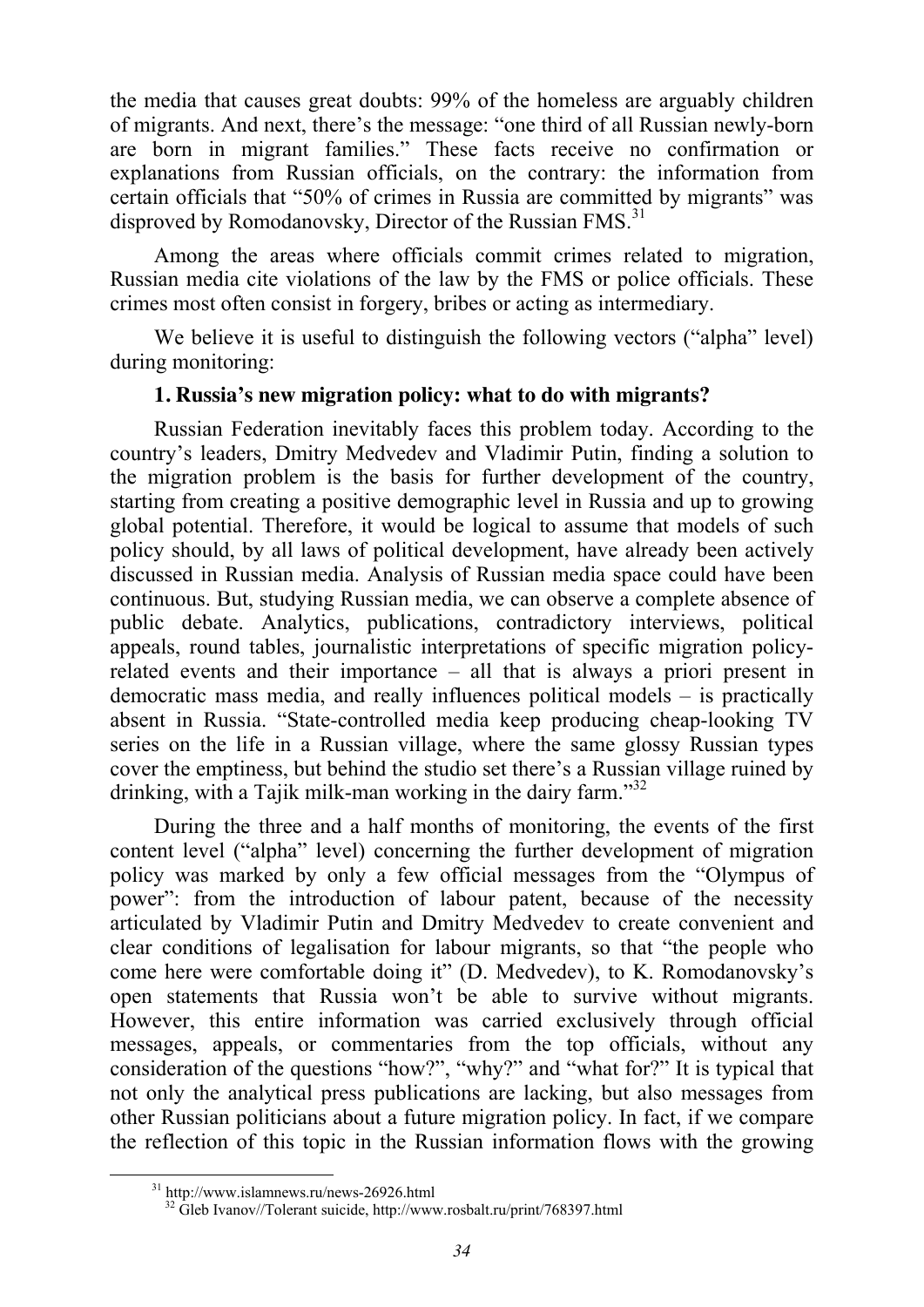discussion on migration in the Russian society, we can see a "twisted mirror" effect – a metaphor which we use to define the different meaning vectors in reality and its negative interpretation in the media. While hundreds of thousands of migrants already live in the central Russian cities such as Moscow and St. Petersburg, the authorities, in particular in the information dimension, are just starting to speak of the necessity to "pay attention to labour migrants."<sup>33</sup>

Finally, even the question of how many migrants Russia can receive and what this will change in its future, is only asked sporadically.<sup>34</sup>

However, let's try to define the main meaning flows of the second, or "beta," level even in this narrow coverage spectrum of the government's efforts to create a common migration policy:

1. Russia is currently focusing on qualified foreign manpower. It is even prepared to create special professional education centres in the CIS countries. For such specialists, a number of preferences have been created (the key metaphor here is "the *limitchiks* of the 21<sup>st</sup> century," or people falling under the Soviet-style propiska quota). In this flow, the new phenomenon of "virtual migration" is very important. This is when a professional physically located in their own country has an employer in another country. This mostly concerns programmers and engineers.

2. Putin's position is to "concretise" migration, Medvedev's policy is that "demand for migrants must be satisfied with the job supply"; "it is necessary to solve the problems of migration and create simple and easy rules for migrants which it would be unprofitable to break."<sup>35</sup>

3. Another meaning flow transferred to media from Russian politics is the opposite stance of Yury Luzhkov, ex-mayor of Moscow. He said the Russian capital needs no more than 100,000 migrants, and called the migrants themselves the "filth" of Russian economy.<sup>36</sup>

4. Hopes are being placed on a new census to determine the structure of migration in Russia. $37$ 

5. Konstantin Romodanovsky, Head of the Federal Migration service of Russia, thinks that labour migration can improve the demographic situation in Russia.

By the way, the journalist Sergey Rasov came to an interesting conclusion concerning creation of a migration policy model. In his article "Shadow Migrants" he points out, in particular: "As far as Russia still sees itself as the major geopolitical player in Central Asia, the large number of migrants allows it to reach a certain loyalty from the presidents of Asian states. Therefore, for the time being a considerable part of the workers' income will go abroad and not

 <sup>33</sup> http://www.rosbalt.ru/2010/01/26/707270.html

 $^{34}$ http://www.stoletie.ru/rossiya\_i\_mir/skolko\_migrantov\_perevarit\_rossija\_2010-09-21.htm  $^{35}$ http://www.rian.ru/society/20100703/251931784.html

 $^{36}$ http://www.gazeta.ru/news/lenta/2010/06/27/n\_1512945.shtml $^{37}$ http://www.argumenti.ru/society/n257/78479/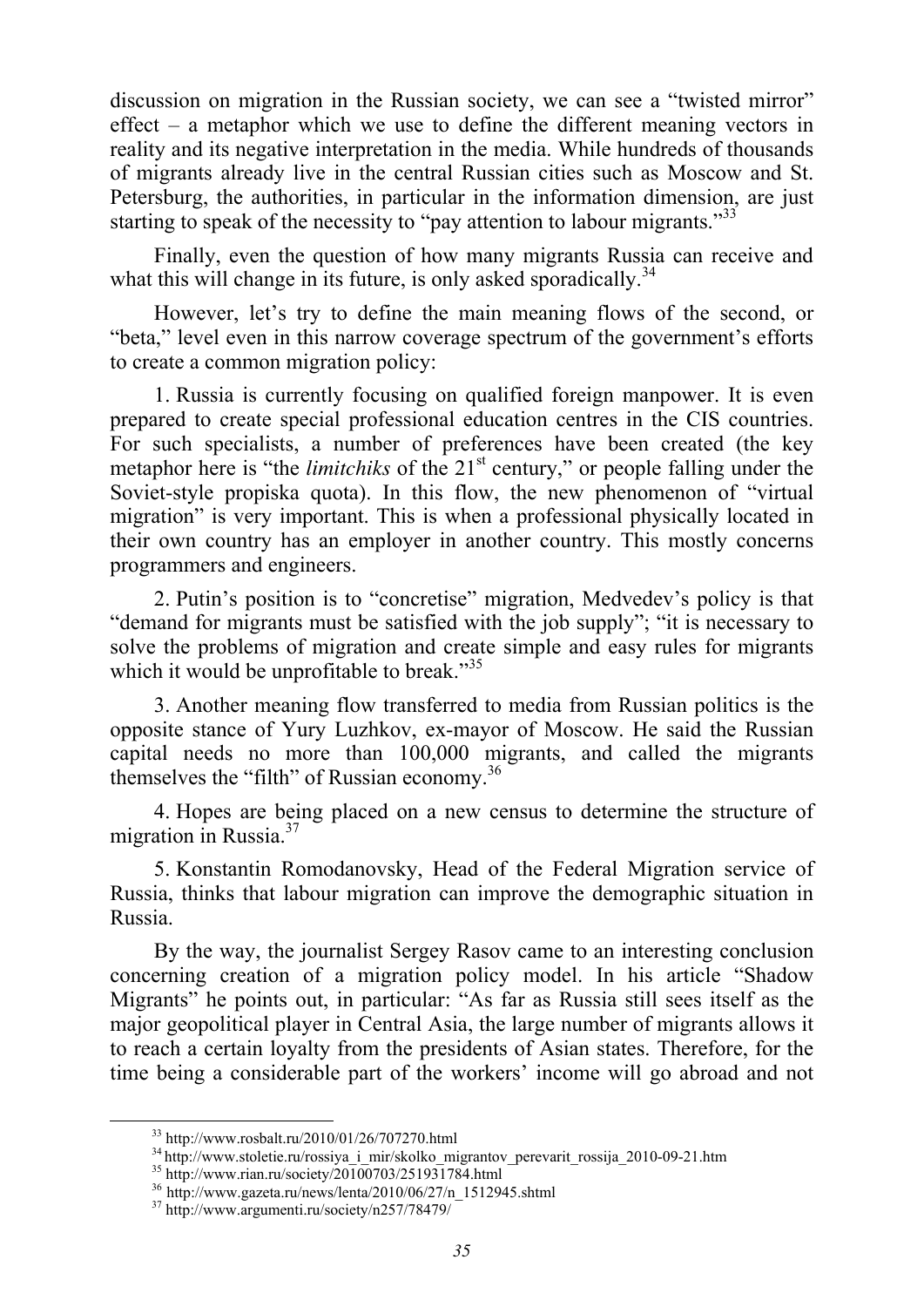work for the Russian economy, while Konstantin Romodanovsky, head of the FMS, will cheerfully report to the country's leaders: 'We control the situation and implement tasks to differentiate approaches to labour."<sup>38</sup>

# **2. Reform of migration law: Introduction of labour patent**

"Beta" meaning levels:

1) statements by officials on a possibility to take 4 million migrants out of the shadow economy;

2) budget revenue (by some expert estimates, with the number of migrants working in the private sector reaching 3-3.5 million people, the taxes for patents may reach 3-3.5 billion roubles monthly);

3) moving to migration control on the local level;

4) popularity of the patent idea among migrants (according to Gavhar Djuraeva, head of the "Migration and Law" Centre);

5) less corruption and xenophobia growing on both sides – from Russian society on the one hand and from the migrants, on the other;

6) according to experts, "the patent is a considerable step forward" compared to the quota system;

7) "The idea if issuing patents to labour migrants is correct, but it should not replace the lacking migration policy in Russia" (Mikhail Solomentsev, head of Moscow Committee on interregional relations and national policy, and Nikolay Gladkov, secretary of Federation of Independent Trade Unions of Russia);

8) "The existing system of quotas on foreign manpower does not help Russian citizens in any way, but only humiliates and exploits them";

9) the patent will only solve the problems of 20-30% illegal migrants (Evgeny Gontmakher, Deputy Director of the Institute of World Economy and International Relations of Russian Academy of Sciences);

10) the demand for foreign manpower in Russia is 5 million people. At the same time, only 15% of immigrants in Moscow are legally registered;

11) contradictory official data on declining demand for labour migrants in Russia, judging by the number of quotas requested;

12) a completely new correlation in two content characteristics: declining quotas in the regions and Russian officials tending to toughen the regulation of migration.<sup>39</sup>

# **3. Problem of corruption in federal institutions in the migration area**

This aspect is another interesting concept dimension of our monitoring. Here is statistics provided officially by the Bashkir regional Migration Service Department: *"In 2010, the number of violations of law by the officials of Bashkir* 

<sup>38</sup> http://www.politcom.ru/10704.html 39 http://lenta.ru/news/2010/08/25/guests/\_Printed.htm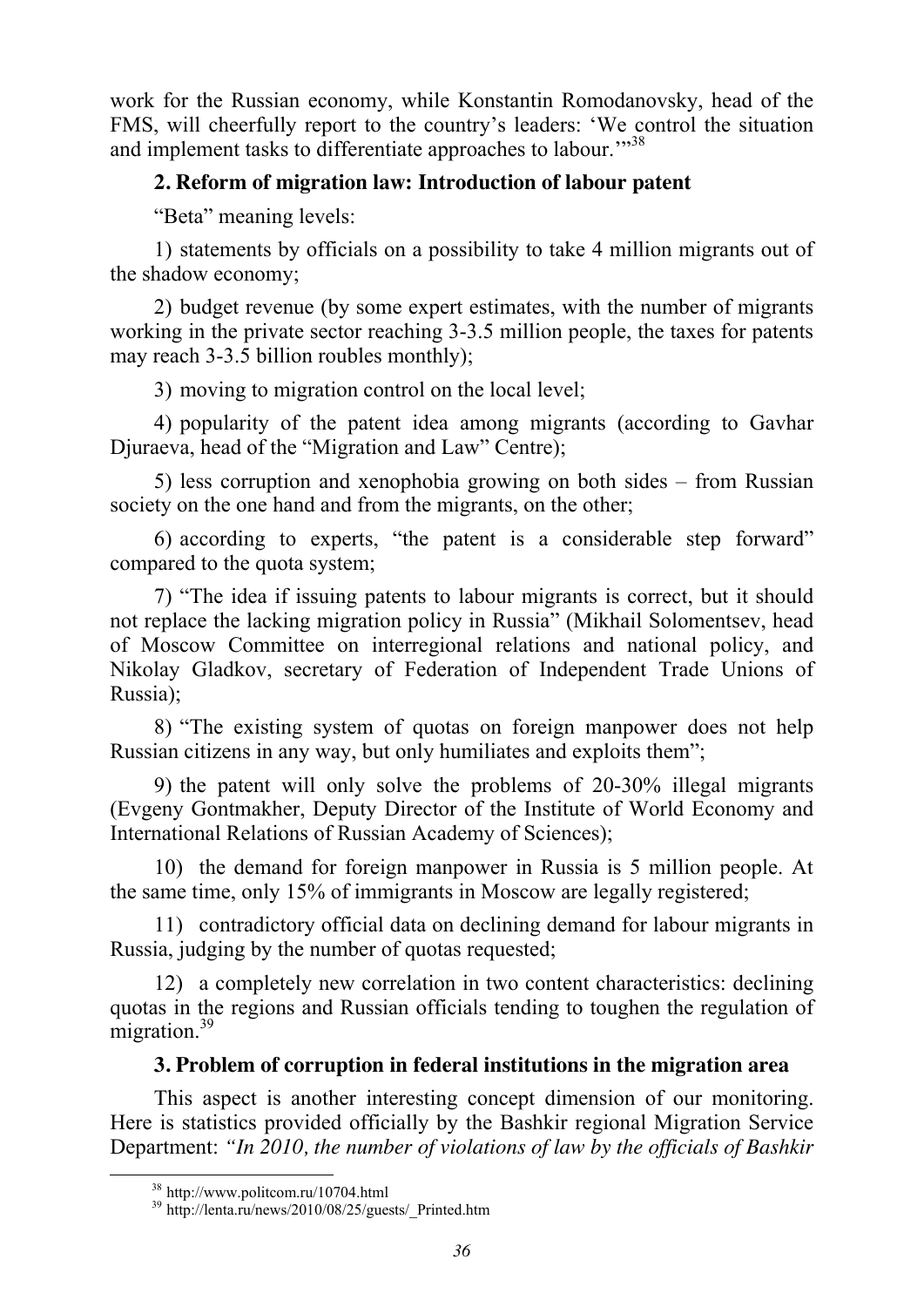*Migration Service Department increased by 37%; the number of offences related to violation of law, increased by 35%; and the number of crimes in public office increased by 100%."<sup>40</sup>*

It is very significant, however, that in the course of our study only two (!) articles appeared in Russian media on abuse of power or criminal proceedings against an official of the regional FMS or militia. And this, although not just corruption, but its record scale is stressed even by government officials.

And further news, during the whole period of monitoring:

*"Kirill Tolkachev, former inspector of Kronshtadt Department of the Federal Migration Service Administration, received two years and six months of suspended sentence in St. Petersburg. According to the press service of the city investigation department of the investigation committee at the Office of Public Prosecutor, the court found him guilty under Art. 322.1 p. 1 Criminal code (organisation of illegal migration) and Art. 285 p. 1 Criminal code (abuse of official powers). Alexander Solokhov, an accomplice, was sentenced to one year suspended.… All in all, the convicts organised illegal stay in Russia for 33 foreigners (25 citizens of Tajikistan and 7 citizens of Uzbekistan), receiving about 150,000 roubles from them."*<sup>41</sup>

### **4. Analytical texts**

At the same time, we have reasons to speak about a system of analytical publications in the Russian media space with regard to Russia's evolving migration policy, although its dynamics only becomes visible through systematic search of information over the course of the last year.

Here is a part of that small number of analytical texts shown by the search system for the period of October, 2009 up to present day.<sup>42</sup>

However, we can't see in these publications any general problem definition in connection with labour migration in Russia, to say nothing the ways of its resolution.

In this context, we can speak about isolated but very exact observations by analytic journalists, who, in particular, stress that we can judge whether there is a migration policy in Russia or not based on how "institutionalised" its strategic development is. In fact, we can observe the "beta"-level meaning flow in these publications, which lies in the foundation of all official publications in Russian media. However, instead of adding to the first-level meanings and deepening it, we can observe quite the opposite: disproving it. Some Russian journalists stressed that in their texts: *"Any outside observer can see well that the Russian authorities are* 

 $^{40}$ http://www.mk.ru:8088/regions/povolzhe/article/2010/09/08/528246-operatsiya-migratsiya.html  $^{41}$ http://spb.rbc.ru/freenews/20100909143511.shtml

<sup>42</sup> http://www.mosnarodsobor.ru/analytic/matrioshki\_v\_tiubeteiykah.htm;

http://www.rian.ru/analytics/20100318/215084954.html; http://www.easttime.ru/analitic/3/8/39.html;

http://www.stoletie.ru/rossiya\_i\_mir/skolko\_migrantov\_perevarit\_rossija\_2010-09-21.htm;

http://www.polit.ru/analytics/2010/01/28/migrationpolicy.html;

http://www.kginfo.ru/analytics/interview/ekaterina-egorova-migranty-nam-nuzhny;

http://www.presssito.ru/OBSHCHESTVO/9470/; http://demoscope.ru/weekly/2010/0409/gazeta014.php; http://www.ng.ru/economics/2010-01-28/1\_demography.html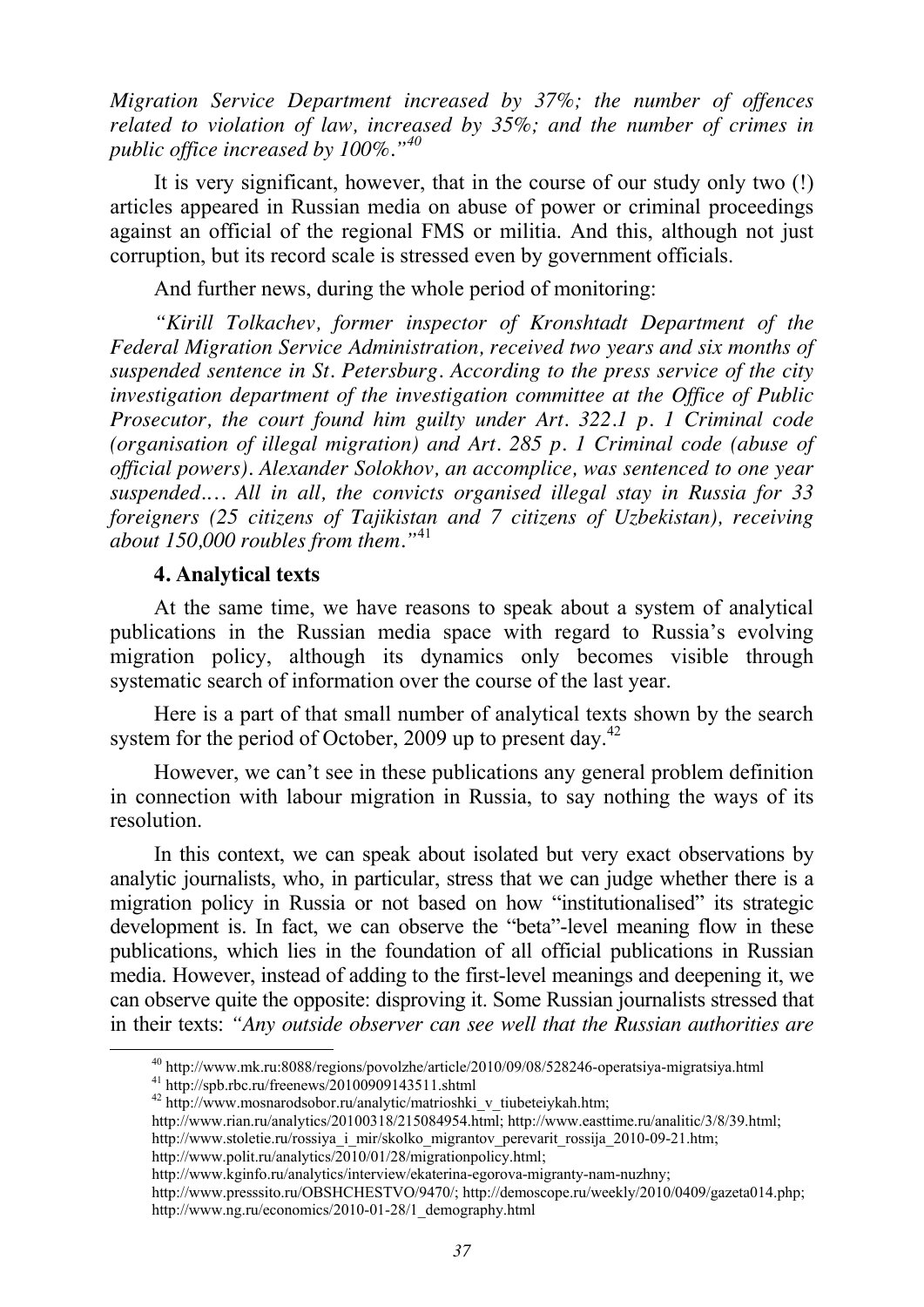*acting by the well-known principle: a step forward and then two steps back, which means neither a restrictive, nor a promotional policy have been fully developed."43*

Lidia Grafova, a well-known Russian journalist, stresses in one of her own publications: "We hear many promises from the authorities, but they do quite the contrary in practice. An attempt to make migration labour law more liberal was made in 2006-2007, but it ended without a result."<sup>44</sup>

### **5. Evolution of institutional environment and representation of leaders in Russian labour migration-related media space**

This analysis is important for us because under our research hypothesis, observing the dynamics of institutional environments in parallel with context analysis allows us to more thoroughly compare different events and reveal the "beta" meaning level.

By just registering which institutions or leaders initiate or re-transmit a particular new message in the media, we can better see the causal relations in the meaning flows. Moreover, against the background of the distinct changes in the institutional environment where a process takes place, it is possible to forecast the range of its new transformation and, consequently development, first of all in the civil society dimension.

However, these theoretical hypotheses do not have any supporting facts in the Russian information space. We are witnessing the static creation of meanings, on the level of environments and societies, and this is especially clear thanks to the structure of the Russian media space. We have arrived to these conclusions in the process of analysing the subject of labour migration, which is on the list of "the most symptomatic" topics for Russia's further development. This is stressed by researchers, including Elena Tyurukanova, Director of Migration Study Centre.

As for the leaders of the Russian media space on this subject, the frequency of each leader being mentioned or cited in the media is directly proportional to their position in the state (and, note, only state!) structure. That's why the top places are occupied by Vladimir Putin and Dmitry Medvedev, then Konstantin Romodanovsky, head of the FMS, and then all his deputies and assistants. A similar hierarchy exists within the Ministry of Internal Affairs and other structures participating in migration regulation. Public leaders who represent a specific environment or community so also appear in the media space, but rarely; these are mostly representatives of closed migrant forums by separate regions, such as Tajik, Kazakh or other ethnic groups.

### **Conclusions**

Between 30 June and 6 October 2010, our research group analysed the full range of information units on the subject of labour migration, found via search

 <sup>43</sup> Sergey Gradirovsky *//* Rossiyskiye Vesti, http://demoscope.ru/weekly/2010/0409/gazeta014.php 44 http://demoscope.ru/weekly/2010/0409/gazeta013.php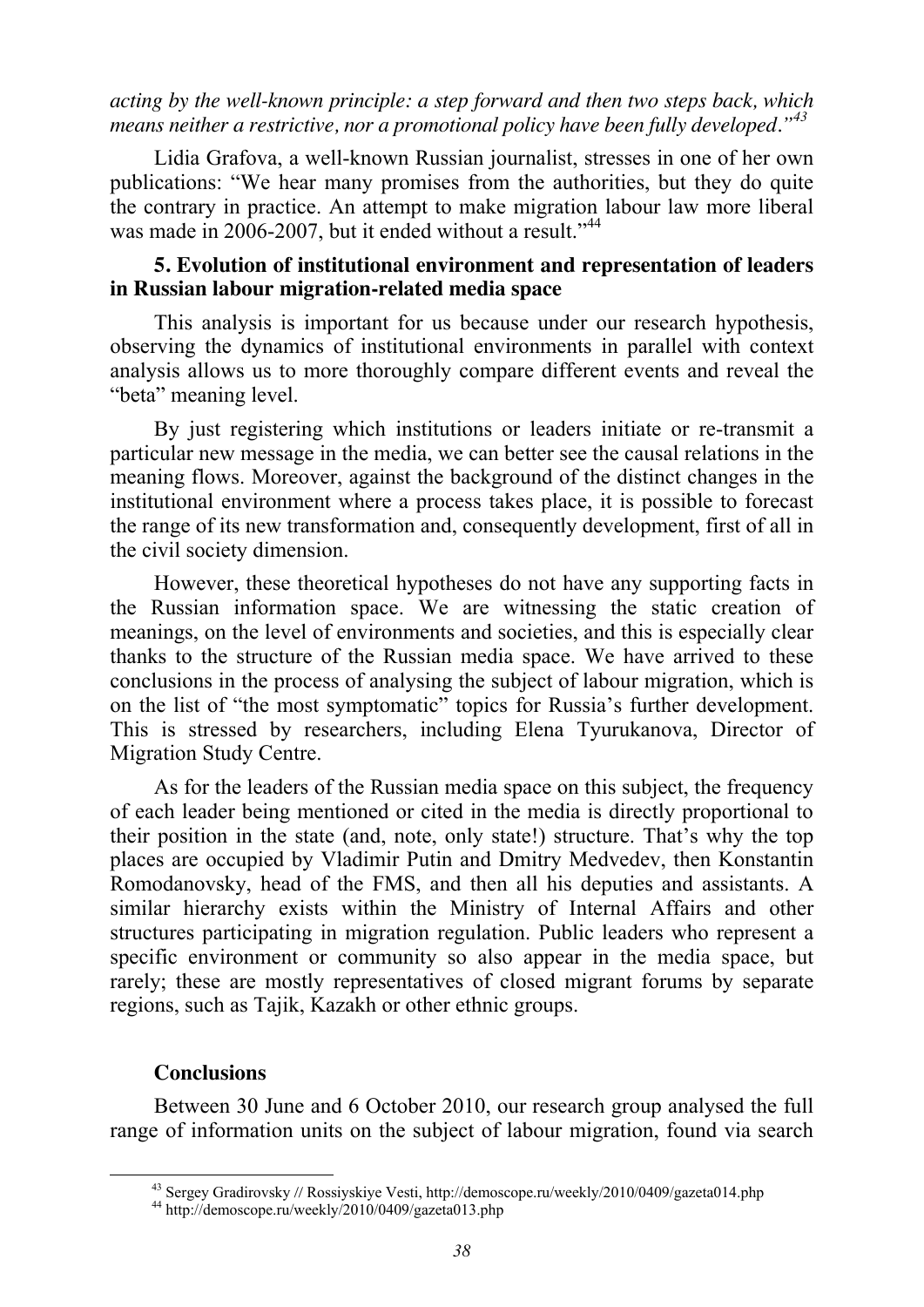systems. The total number of the information units found and analysed is 90; seventy of those are news items, and the rest represent information in expanded genres. Analytics was also a subject of our analysis, but there was too little of it in the Russian information space in the indicated period.

Through the system of content characteristics and their meanings developed by us, we made an attempt to analyse of the news base by determining two, and in some cases, three fields of meaning: "alpha", "beta," and "gamma."

The main objective of the monitoring system suggested by our team was the study and analysis of principally new correlations, interrelations and meanings in the entire information flow on the subject "migration in Russia," in the course of a definite period of time.

In structuring information units, we distinguished the following levels of meaning:

1. "alpha" level: registering the obvious idea written directly by the author, or the re-transmitter of the key realised idea, which is synonymous to the event content;

2. "beta" level: the substance of event, i.e. what is in the foundation of the content of the first-level event, or what is its immediate reason, or even a concealed precondition. The "beta" level is often what is not formulated with words in the article, but becomes visible through a deeper analysis of the event's context;

3. the third level of meaning, "gamma" level: a potential development of meanings we can only subjectively foresee in the following flows of information field dynamics.

Thus, we can distinguish following major migration-related processes in the Russian media space:

1. Russian media space is formed "from top to bottom," i.e., to a great extent it is Russian authorities and their leaders who initiate and re-transmit new messages, not journalists or the society itself. The source of migration problems are not the migrants, nor the problems they face when they come to Russia to work, and not a common problem for the society which should have been analysed based on specific examples toward clarifying the typical, large-scale trends; but rather the official "media events" from the power top. 80% of the information units for the period indicated above were created by this vertical top-down model.

2. Constructive criticism of the authorities, their migration-related strategies or actions are totally absent from the realm of news. Russian media do not question the figures cited by officials (such as when Moscow's ex-mayor Yury Luzhkov said "It is migrants who are guilty of 50% of crimes" (although representatives of Russian NGOs and journalists, including Lidia Grafova, Nadezhda Alenina and Valeriy Postavnin, former FMS deputy head, disprove this). Top officials do not even consider it necessary to explain the source of